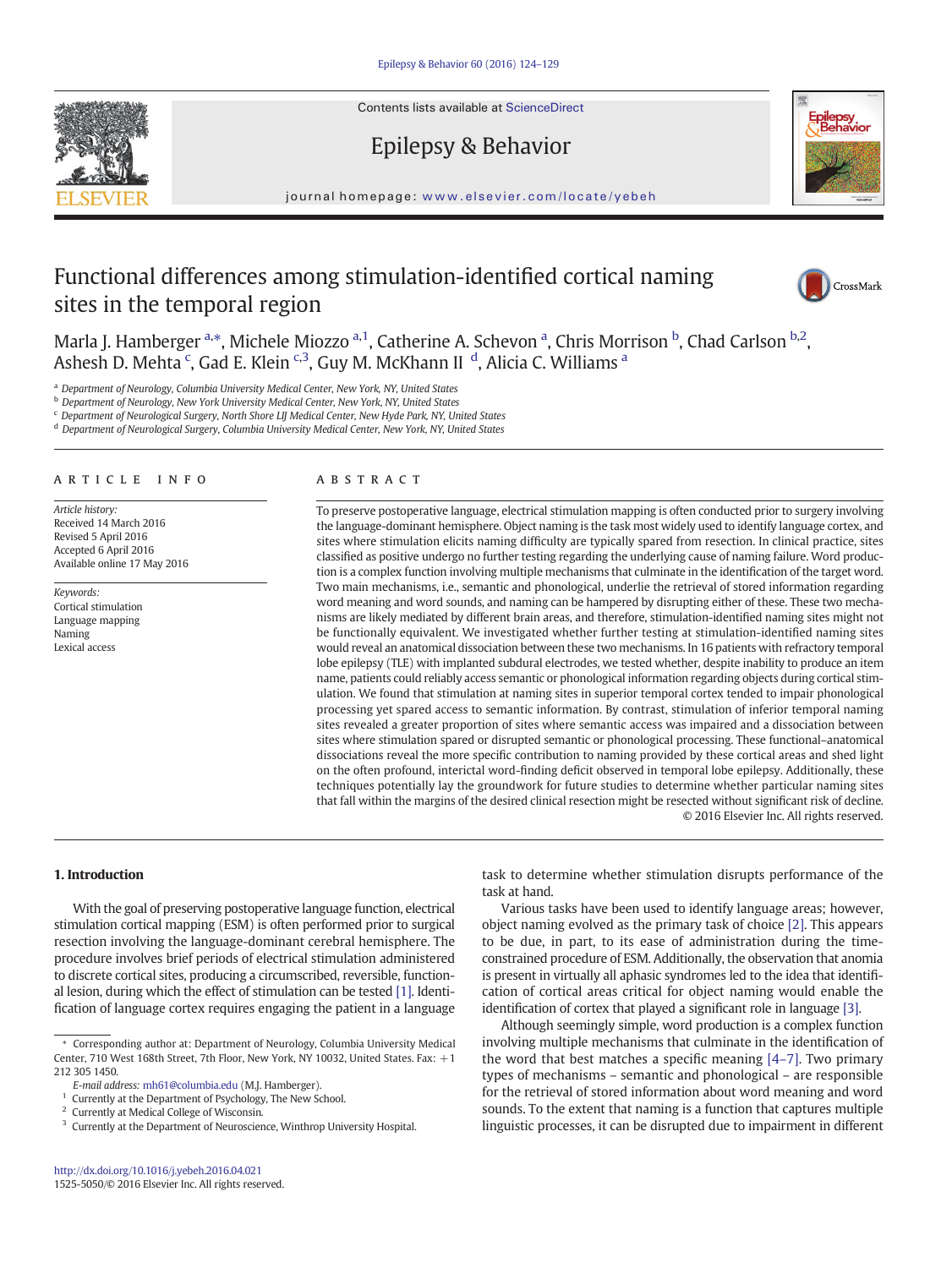linguistic processes, mediated, potentially, by different brain regions. In addition, despite inability to access a particular word, some information regarding the target word might remain available to the speaker [\[8\]](#page-4-0). The same holds true in the ESM setting yet with the addition of a neuroanatomical component. Depending on its location, stimulation that elicits anomia might differentially impede or spare access to linguistic processes that are necessary for successful naming. These considerations suggest that individual naming sites might not be functionally equivalent and that different naming sites might support distinct processes that give rise to naming. Specifically, if distinct neural mechanisms support semantic and phonological retrieval, naming could be disrupted due to difficulty discerning the meaning of an item or accessing the sounds of the item name.

In clinical practice, sites at which stimulation impairs naming are typically classified as positive for language, without further inquiry regarding the underlying cause of naming failure or whether certain linguistic processes nevertheless remain intact [\[2\]](#page-4-0). Delineating cortical sites as merely positive or negative for language fulfills an important clinical function; however, more precise characterization of positive language sites could potentially provide further, clinically relevant information, particularly when language sites fall within the boundaries of a planned resection. For example, when the clinical context involves an infiltrating tumor or epileptogenic region, difficult decisions must be made regarding preservation versus resection of positive language cortex. In clinical situations in which one would want to maximize the resection in the hope of prolonging survival or increasing the likelihood of seizure freedom, more detailed information could potentially clarify the relative importance of the site. There might be more of an imperative to preserve a language site that subserves both semantics and phonology than a site for which function is limited to the mediation of word sounds.

Analysis of stimulation-evoked naming errors has been used to infer the linguistic function mediated by the associated cortical areas [9–[11\].](#page-4-0) However, failure to produce any naming response is the most common type of error induced by naming site stimulation (despite preserved speech, e.g., "This is a …"), providing no useful information regarding the nature of the site beyond its involvement in naming. Additionally, error analysis provides only an indirect appraisal of the underlying function. In this study, we aimed to more directly determine the linguistic mechanisms mediated by cortical sites where stimulation disrupts naming. Specifically, we sought to determine whether, and at which sites, semantic or phonological processing remains intact despite impaired naming, by testing these functions during stimulation at clinically identified cortical naming sites.

We hypothesized that cortical stimulation would reveal an anatomical dissociation between naming sites where semantic versus phonological processing remains intact. Based on findings from neuroimaging and lesion studies [\[12](#page-4-0)–17], we anticipated greater representation of semantic sparing in the superior temporal region and greater sparing of phonological processing at naming sites in inferior temporal cortex.

#### 2. Method and materials

#### 2.1. Patients

Participants were 16 consecutive, adult patients who underwent cortical language mapping before left temporal resection at Columbia University Medical Center (CUMC), New York University Medical Center (NYU), and North Shore Long Island Jewish Hospital (NSLIJ). Patient participants met the following inclusion criteria: Subjects were required to be left hemisphere language-dominant, to be native English speakers or to have learned English by age five, and to have been fully educated in English. Language dominance was identified by Wada testing  $(n = 13)$  or ESM identification of language sites plus postictal speech disturbance consistent with left hemisphere language dominance ( $n = 3$ , all right-handed) [\[18\].](#page-4-0) Subjects had a minimum of 15

sites tested for language in the lateral temporal region, across all three temporal gyri (mean total sites tested for language:  $34.5$ ,  $SD = 13.5$ ). Additionally, patients were required to perform semantic and phonological mapping tasks at baseline with perfect accuracy (described below). All patients were considered to have unilateral, left hemisphere seizure onset based on preoperative scalp EEG and MRI. The purpose of the clinical language mapping was to identify essential language cortex following identification of the epileptogenic zone based on seizure onset and propagation. All patients signed informed consent for study participation. Patient demographic and clinical information are presented in Table 1. Two patients had vascular malformations, one had a left temporal lobe tumor, one had a left temporal calcification, one had heterotopia along the lateral ventricle, and 11 patients had no abnormalities detected on MRI. This study was approved by the Institutional Review Boards at CUMC, NYU, and NSLIJ.

# 2.2. Electrodes

All patients underwent extraoperative, clinical language mapping to identify language cortex prior to resection. Subdural grids consisted of eight-by-eight electrodes embedded in a silastic region (trimmed or cut and rearranged if needed) with center-to-center interelectrode distances of 1 cm positioned over the frontal–parietal–temporal region to conform to the covered area. At CUMC, grid position was documented by either digital intraoperative photographs and schematic diagrams drawn at the time of implant and compared to intraoperative photos and postimplant CT or MR imaging and skull films (CUMC, NSLIJ). At NYU and NSLIJ, electrode positions were determined through coregistration of preoperative and postimplantation MRI. Across surgical programs, electrode location was defined by gyrus and distance from the temporal pole.

### 2.3. Mapping procedures

Mapping was conducted following capture of the required interictal and ictal data for surgical planning. Antiepileptic drugs were restarted prior to mapping and, when clinically appropriate, were administered intravenously. When possible, medications were resumed at least 12 h prior to mapping.

An Ojemann Cortical Stimulator (Radionics, Inc.) was used at CUMC, NYU used a Grass S12 Biphasic cortical stimulator (Warwick, RI), and NSLIJ used a Grass S-12 Isolated Biphasic Stimulator (Astro-Med, Inc.). Stimulation was applied to adjacent electrodes, with a 500-microsecond pulse width, typically at 50-Hz frequency. Stimulation started between 1 and 3 mA and was increased incrementally by 1–3 mA while the patient counted to assess for afterdischarges, functional responses (language or otherwise), and pain due to dural spread of current. Amperage for clinical and research testing ranged from 8 to 15 mA. Positive results were considered valid only if no afterdischarges were elicited. Trials with afterdischarges (and positive findings) were repeated at a lower level of stimulation below the afterdischarge threshold. No patients had seizures during the study tasks.

#### 2.3.1. Language mapping tasks

To identify naming cortex, we routinely use both visual object naming and auditory description naming (e.g., "a household pet that purrs") tasks,

| Table 1              |  |
|----------------------|--|
| Patient information. |  |

|                        | Mean (SD)   | Range     |
|------------------------|-------------|-----------|
| Age <sup>a</sup>       | 31.3(11.5)  | $18 - 53$ |
| Education <sup>a</sup> | 13.7(2.3)   | $8 - 16$  |
| Onset age <sup>a</sup> | 12.4(4.9)   | $1 - 20$  |
| <b>FSIO</b>            | 97.4 (14.0) | 76-126    |

 $a$  Years, FSIQ = full-scale IQ.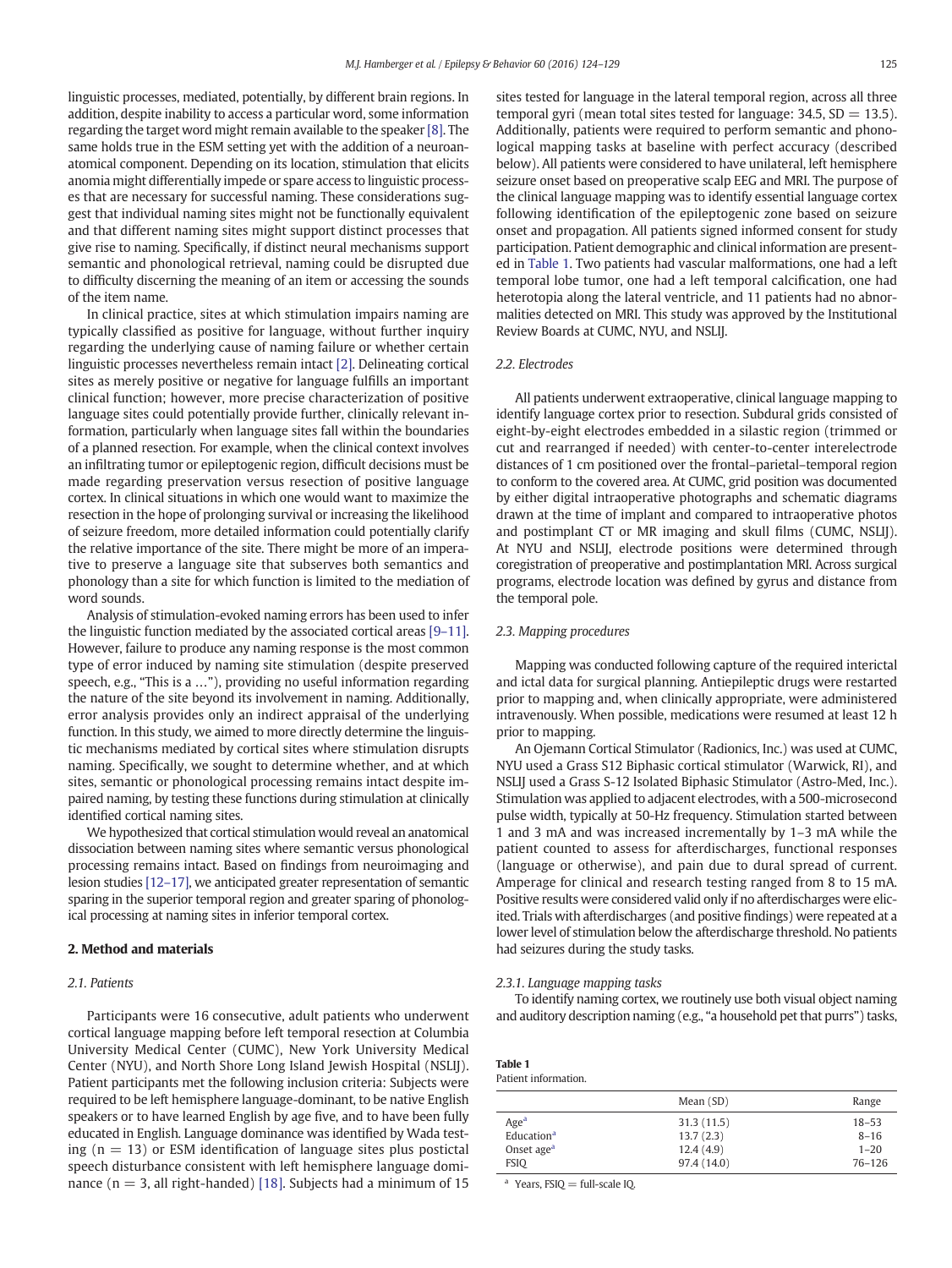as anterior temporal language sites are not reliably identified with visual object naming alone [\[19,20\].](#page-5-0) Additionally, this provides a larger area for investigation in temporal cortex.

For the semantic task, patients manually responded via yes/no placards to orally presented questions regarding the meaning of pictured objects that could not be answered merely from the object's appearance (e.g., Is this something people eat? Is this found in a garden?). For the phonological task, patients indicated yes/no responses to orally presented questions regarding the first phoneme of the object names (e.g., does this start with "t" as in "toy"?). Of note, during the pilot phase of this study, we included an auditory analog of these tasks. However, the auditory tasks required a prolonged stimulation interval, raising concerns of evoking seizures. Therefore, we limited the study to the visual tasks.

Visual naming and auditory description naming were tested with the same number of trials (minimum of two trials per task) at each site. If results were ambiguous, additional trials were administered. For visual naming, patients were shown pictures of common items (e.g., umbrella) and instructed to say "This is a …", to differentiate between sites at which stimulation elicited speech arrest versus naming impairment. For auditory naming, patients were instructed to name the item described as quickly as possible (e.g., "what a king wears on his head"). Stimulation began immediately before presentation of pictured items and auditory descriptions, with a maximum duration of 5 s, terminating immediately upon the production of a correct response. Trials were considered positive if the patient could not name the item during stimulation but responded correctly upon stimulation cessation. Sites were considered positive for language when a minimum of 75% of responses were inaccurate during stimulation. Although there are no formal guidelines for ESM [\[2\],](#page-4-0) all of the three epilepsy surgery centers in this study routinely use this criterion.

# 2.3.2. Psycholinguistic tasks

Following completion of the clinical mapping required for surgical planning, the semantic and phonological tasks were conducted at sites identified as naming sites during the clinical ESM procedure. Both tasks (detailed below) required only manual responses. Patients were instructed to respond by pointing to a card showing the responses ("Yes" on the left, "No" on the right) in large font.

2.3.2.1. Semantic task. Patients were presented pictured objects (one per stimulation trial) and instructed to indicate (Yes/No) whether objects have one of the following semantic features: (1) found indoors, (2) something people typically eat, (3) something people can easily carry, (4) often found in a zoo, (5) typically used to sit on, (6) a musical instrument, (7) found in a garden, (8) typically seen in the sky, (9) a tool, (10) a form of transportation, (11) a piece of furniture, (12) found in the ocean, (13) something people typically wear, and (14) found in the woods. This task required access to detailed information about the semantic features of objects that was not directly available from the pictures.

2.3.2.2. Phonological task. Patients were instructed to indicate (Yes/No) whether the pictured objects begin with a particular sound (e.g., "Does this begin with the sound "t" as in toy?"). To discourage subjects from responding based on orthography of the word, some of the words were similar to "photo", i.e., the first letter and first phoneme do not correspond (p vs. /f/). Stimulus presentation and response instruction were identical to that described for the semantic task.

Pictures presented for these trials were color photographs of common items on a white background (e.g., tiger, hammer, carrot). Patients were administered 5 stimuli/trials each for the semantic and phonological tasks at each tested site. Electrocortical stimulation was initiated after the question was presented to the patient, and immediately before picture presentation, and remained on until the patient responded, with a maximum 5-second duration. Given the simple nature of the tasks, responses not provided within the 5-second stimulation interval were considered errors.

Practice trials were administered before mapping began to verify that instructions were understood and that the patient was able to perform the task at baseline with 100% accuracy. Training stimuli were comparable, but not identical, to test stimuli. If any errors occurred during the five semantic or phonological trials with stimulation, the full five trials were subsequently readministered without stimulation to ensure that the error was associated with stimulation and not merely an error that would have occurred without stimulation. If an error occurred without stimulation, these data were excluded from analysis.

# 2.4. Statistical analyses

### 2.4.1. Defining the linguistic processes mediated by naming sites

Language mapping requires the use of tasks that are typically performed with perfect or near perfect accuracy so that task disruption coinciding with stimulation can readily be attributed to the effect of stimulation. However, basic language functions, particularly those involving semantics and phonology at the level described above, are generally robust and likely represented in a redundant manner, rendering those functions difficult to disrupt without disrupting other functions as well (i.e., comprehension). Thus, we reasoned that we might not reliably impair task performance with every trial of stimulation, and therefore, disruption of a significant proportion of trials on these highly simple tasks would implicate the site for the function tested.

We considered that the yes–no semantic and phonological questions could be answered correctly, by chance, 50% of the time. Although it was necessary to perform multiple trials per site for each task, this had to be balanced with the risk of evoking seizures due to multiple stimulations at the same cortical site. With 5 trials per task (which we considered reasonable with respect to this concern), the likelihood of all 5 trials correct (or incorrect) by chance would be  $(0.5)^5 = 0.031$ . Applying binomial probability, the chance of ≥2/5 errors given the baseline probability of .031 is .0008 (whereas a minimum of one error has a probability of .15). Thus, we defined semantic and phonological disruption as the presence of ≥2 errors within the five trials for each task.

#### 2.4.2. Analysis of stimulation testing results

Naming sites from each patient were plotted on a schematic of the temporal lobe region and coded to indicate whether stimulation disrupted auditory naming, visual naming, or both auditory and visual naming. These sites were then coded further, to indicate whether semantic and/or phonological processing remained intact during stimulation. The topographic distribution of semantic and phonological processing sites and their potential relation to auditory and visual naming sites were analyzed by visual inspection followed by Fisher's exact tests because of the sample size and expected cell values. Given our hypothesis, together with the spatial pattern apparent in the schematic [\(Fig. 1](#page-3-0)), the primary analysis addressed the distribution of semantic and phonological sites in the superior–inferior dimension. We analyzed the distribution of auditory and visual naming sites in the anterior–posterior dimension only to determine consistency with previously reported findings.

# 2.4.3. Segmentation of the temporal region and data analysis

To test the hypothesis that semantic and phonological processes distribute differently in the superior–inferior dimension, we compared the distribution of naming sites where semantic and phonological processes were spared above (dorsal) and below (ventral) the superior temporal sulcus. Data were first inspected visually, and Fisher's exact tests were used to more rigorously assess visually apparent topographic patterns. In the anterior–posterior dimension, consistent with previous work, we anticipated that auditory naming sites would be located anteriorly, relative to visual naming sites, as assessed via t-test in cm from the temporal pole [\[19,21\].](#page-5-0)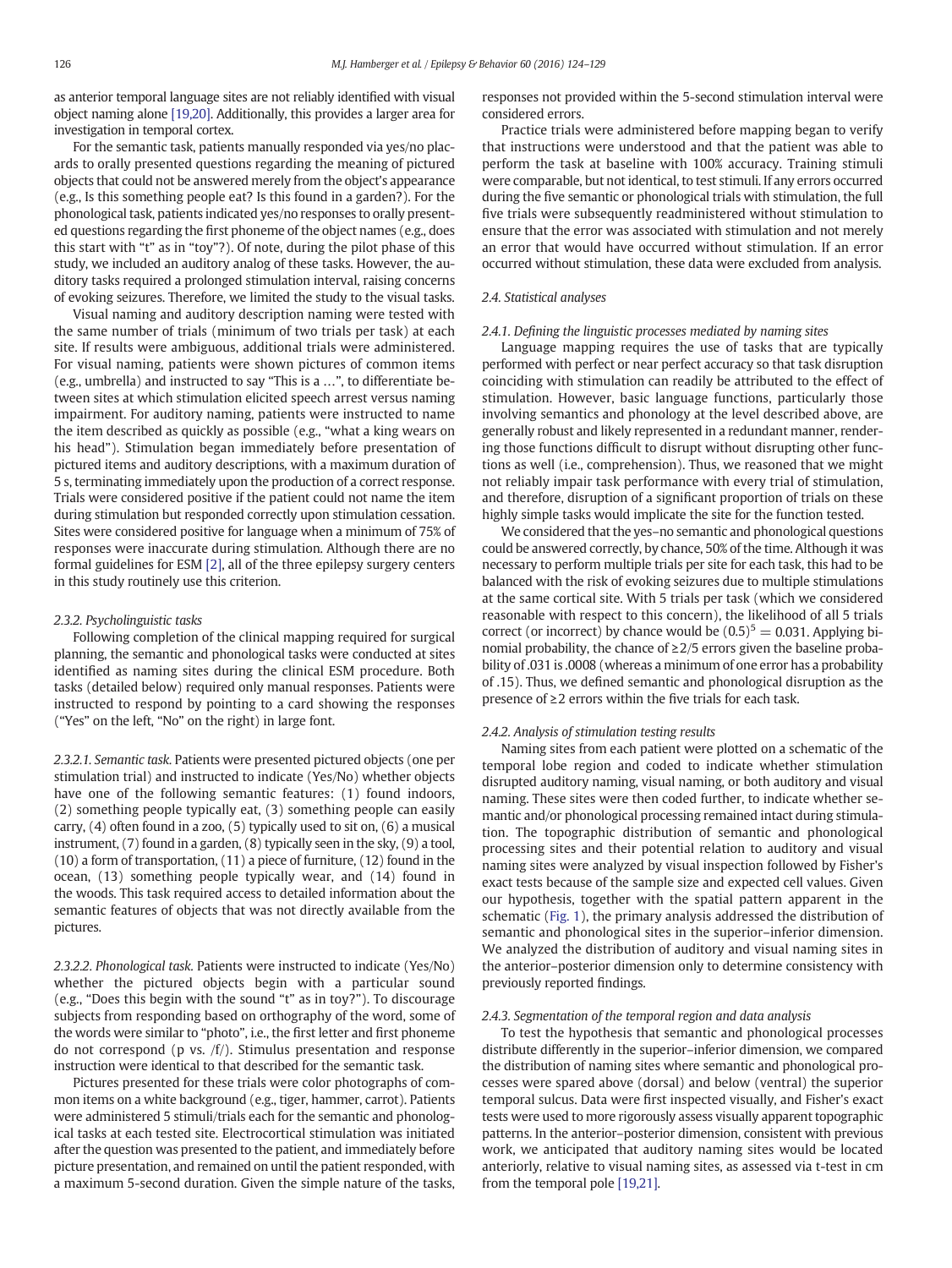<span id="page-3-0"></span>

Fig. 1. Differences among stimulation-identified naming sites. Naming sites identified by stimulation mapping. Blue circles: naming sites where stimulation disrupted phonological processing yet spared semantic processing, orange circles: naming sites where stimulation disrupted semantic processing yet spared phonological processing, orange circles with blue center: naming sites where stimulation disrupted both semantic and phonological processing, open circles: naming sites where further testing disrupted neither phonological nor semantic processing.

# 3. Results

Across the 16 subjects, 44 naming sites were identified (mean: 4.5 (SD: 2.5) per patient). Of these 44 naming sites, 13 were positive for auditory naming only (i.e., stimulation disrupted auditory naming but not visual naming), and 31 were dual naming sites (i.e., stimulation disrupted both auditory naming and visual naming). Consistent with prior results from language mapping studies in patients with TLE [\[19\],](#page-5-0) naming sites were scattered across the temporal region, with auditory naming sites, on average, located anteriorly to dual (visual–auditory) naming sites (mean (SD): auditory naming  $=$  5.2 cm (SD: 1.7), visual naming  $= 6.7$  cm (SD: 1.4); t (42)  $= 2.48$ , P  $= .01$ ).

# 3.1. Results of further testing at positive naming sites

Using the criteria described above, results from the semantic and phonological tasks revealed four types of positive naming sites: 1) sites at which stimulation spared semantic processing but disrupted phonological processing  $(n = 20)$ , 2) sites at which stimulation spared phonological processing but disrupted semantic processing  $(n = 3)$ , 3) sites at which stimulation spared both semantic and phonological access ( $n = 14$ ), and 4) sites at which stimulation disrupted both phonological and semantic processing  $(n = 7)$  (see Fig. 1). As there were no clear differences in the distribution of semantic and phonological sites between auditory naming and visual naming sites (Fisher's exact:  $P = 1.0$ ), the data from both auditory naming and visual naming sites were combined and analyzed together as naming sites.

From visual inspection of Fig. 1, it is apparent that stimulation at the vast majority of naming sites above the superior temporal sulcus (STS) spared semantic processing yet disrupted phonological access. On the other hand, stimulation below the STS also revealed many sites where stimulation disrupted phonological yet spared semantic processing; however, semantic processing was impaired at multiple sites in this region. Including only sites where semantic and/or phonological processing were disrupted, the proportions of sites where phonological versus semantic processing remained intact above and below the STS were significantly different (Fisher's exact,  $P = 0.04$ , two-tailed). We found no topographical pattern among naming sites where neither semantic nor phonological processing was disrupted.

# 4. Discussion

Cortical sites considered critical for naming are routinely identified via ESM; however, the granularity of the information obtained is contingent upon the nature of the processing required by the task. We probed clinically identified naming sites to determine whether patients maintained access to meaning or word sounds, despite inability to name the concept at hand.

Consistent with our hypothesis, additional linguistic testing revealed some overlapping yet, notably, anatomical dissociations between naming sites that mediate semantic versus phonological processing. As anticipated, electrocortical stimulation above the STS rarely disrupted semantic processing yet frequently impaired phonological processing. Although we found a higher frequency of phonological disruption at inferior temporal sites than anticipated, results showed the expected, higher frequency of semantic disruption in this region. In considering sites where both semantic and phonological processing were impaired, it is worth noting that disruption of semantic processing can affect the retrieval of word sounds. This assumption is based on the widely accepted idea that semantic information serves as input to phonological processing; consequently, conditions disrupting semantic processing could have cascading effects on the retrieval of a word's sounds [\[14,22,23\]](#page-4-0).

Overall, this pattern is consistent with evidence from neuroimaging [\[12,13\]](#page-4-0), ERPs [\[14,22\]](#page-4-0), and MEG [\[14\]](#page-4-0), as well as from localization analyses of brain damage causing acquired word production deficits [15–[17\],](#page-4-0) suggesting that posterior–superior regions support phonological retrieval, while more inferior regions, especially middle and anterior areas, are engaged in semantic processing. The idea that semantic and phonological processes distribute along an inferior–superior gradient in temporal regions is embodied in current neurofunctional models of language (e.g., the dual stream model [\[24\]\)](#page-5-0). The stimulation-based, topographical patterns from this study provide converging evidence in support of these models, notably, at a time when converging evidence via unique methodologies is considered paramount in the current scientific climate.

Nevertheless, ESM results are limited, spatially, to discrete cortical sites. Emerging work in diffusion tensor imaging (DTI) and corticocortical evoked potentials (CCEPs) underscores the need to consider these results in the context of a more diffuse language network that encompasses both cortical and subcortical areas [25–[28\].](#page-5-0) Thus, these topographical findings do not likely reflect localization of semantic or phonological functions, but rather, cortical locations where disruption of a broader network produces impairments in a reliable manner. Although ESM was limited to the temporal region, Broca's area has been shown to play a role in both semantic and phonologic processing. As DTI and CCEPs have brought to light both functional and structural connectivity between anterior and posterior language areas [\[24,27\],](#page-5-0) it is possible that the current ESM results might reflect disruption to frontal language cortex or other brain areas remote from the cortical stimulation. Future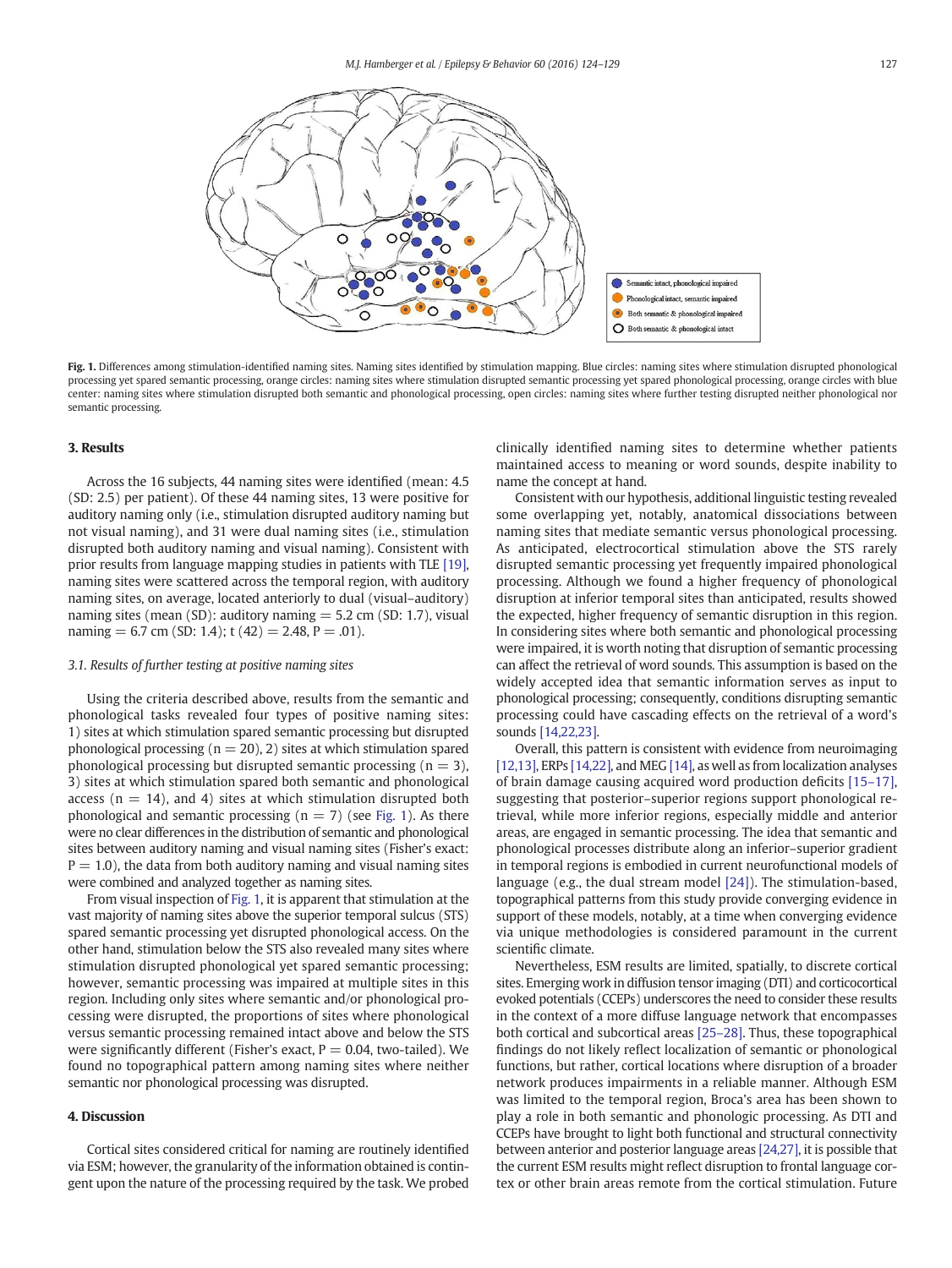<span id="page-4-0"></span>work incorporating these technologies can be used to delineate, more specifically, other components of the language network that subserve semantic and phonological processing in the service of accurate word retrieval.

# 4.1. Clinical relevance

Within the clinical context, more detailed characterization of the naming mechanisms disrupted or preserved during cortical stimulation could potentially aid surgical decision-making. It is generally assumed that ESM-identified naming sites should be spared from resection. There are few, if any, reports of breaching the tacit standard of care of preserving ESM-identified visual naming sites. However, as we have recently found under conditions of anonymous reporting, these sites are sometimes removed, with variable outcomes [2]. Inarguably, it is better to err on the side of caution. Nevertheless, some cortical sites identified as functional via electrical stimulation can be removed without significant risk of permanent postoperative decline. For example, tongue motor sites identified via ESM can be removed because of bilateral representation and resection of supplementary motor cortex results in a transient, but not permanent, postoperative motor deficit [29–[31\].](#page-5-0) Some investigators argue that language sites identified in the basal temporal region can be removed without adverse consequences [\[32\]](#page-5-0); however, this remains controversial [\[33\].](#page-5-0) Thus, it is worth considering the possibility that more detailed characterization of naming sites carries the potential to differentiate between essential and nonessential language cortex. Prospective, systematic investigation would be needed to determine, empirically, which type(s) of naming sites are more or less likely to result in meaningful postoperative language decline.

In addition to potential surgical relevance, the current results shed some light on the neural bases of the often severe, interictal word-finding deficit observed in individuals with left (dominant) TLE [\[33,34\].](#page-5-0) We have previously found that, despite frequent word-retrieval failures, access to meaning is well preserved [\[35\].](#page-5-0) Assuming that cortical stimulation provides an accurate reflection of structure–function relations, our results suggest that much of the lateral temporal region, both above and below the STS, is critically involved in access to phonology, and thus, within the lateral temporal lobe, access to phonology might be more vulnerable than semantic processing to disruption induced by epilepsy. We further speculate that the posterior–inferior temporal region, which appears to be most involved in semantic processing, might be least affected by the chronic interruptions related to seizures and interictal epileptiform activity in TLE, thus sparing semantic functioning. This is consistent with reported propagation of EEG discharges in TLE [\[36\]](#page-5-0).

# 4.2. Limitations

In virtually all ESM studies, the cortical region available for investigation is determined by the clinical circumstances, specifically, the size and location of the craniotomy for intraoperative mapping and subdural grid placement for extraoperative mapping. Therefore, we were unable to map near the anterior temporal pole in most patients and were unable to map all of the same cortical areas in each patient. Also related to the clinical context is the fact that individuals who require language mapping have structural and/or functional abnormalities in the region under investigation, raising the possibility that the mapping results might not represent neurologically normal cortical organization. Although this must be considered, it should also be noted that most patients who require language mapping, including those in this study, have late onset epilepsy  $(14/16$  at  $> 8$  years of age), with the onset of seizures occurring well after language lateralization and localization are thought to be established [\[37,38\].](#page-5-0) Finally, one might question the use of such simple linguistic tasks. This may have contributed to finding sites at which neither semantic nor phonological processing was consistently impaired by stimulation. Tasks requiring deeper semantic and phonological processing are probably needed to clarify the association

of these negative sites with semantic and phonological processing in naming. However, it is actually crucial that tasks utilized in ESM can be performed perfectly at baseline so that virtually any error in performance can be attributed to stimulation-induced dysfunction [\[39\].](#page-5-0) Further, to ensure confidence in the results, we took a highly conservative approach in defining impairment by requiring two errors across the five trials.

In summary, extended linguistic testing at stimulation-identified naming sites provided crucial information for mapping the left temporal areas supporting semantic and phonological processes in object naming. Whereas cortical areas where stimulation impaired semantic processing were topographically limited, stimulation disrupted phonological processing while sparing semantic access more broadly across lateral temporal cortex. These results might explain the integrity of semantic processing in TLE relative to phonological functioning with respect to word retrieval and might ultimately be useful in determining the clinical significance of these different types of ESM-identified naming sites.

#### Funding

This work was supported by the National Institutes of Health/the National Institute of Neurological Disorders and Stroke (MH) (grant no.: NIH R01 NS35140).

# Conflict of interest

None of the authors has any conflict of interest to disclose.

We confirm that we have read the Journal's position on issues involved in ethical publication and affirm that this report is consistent with those guidelines.

# References

- [1] [Hamberger MJ. Cortical mapping. In: Caplan B, JK, DeLuca J, editors. Encyclopedia of](http://refhub.elsevier.com/S1525-5050(16)30035-X/rf0005) [clinical neuropsychology. New York: Springer Science; 2011. p. 719](http://refhub.elsevier.com/S1525-5050(16)30035-X/rf0005)–21.
- [2] [Hamberger MJ, Williams AC, Schevon CA. Extraoperative neurostimulation](http://refhub.elsevier.com/S1525-5050(16)30035-X/rf0010) [mapping: results from an international survey of epilepsy surgery programs.](http://refhub.elsevier.com/S1525-5050(16)30035-X/rf0010) [Epilepsia 2014;55:933](http://refhub.elsevier.com/S1525-5050(16)30035-X/rf0010)–9.
- [3] [Ojemann GA. Individual variability in the cortical localization of language. J](http://refhub.elsevier.com/S1525-5050(16)30035-X/rf0015) [Neurosurg 1979;50:164](http://refhub.elsevier.com/S1525-5050(16)30035-X/rf0015)–9.
- [4] [Caramazza A. How many levels of processing are there in lexical access? Cogn](http://refhub.elsevier.com/S1525-5050(16)30035-X/rf0020) [Neuropsychol 1997;14:177](http://refhub.elsevier.com/S1525-5050(16)30035-X/rf0020)–208.
- [5] [Dell GS. A spreading-activation theory of retrieval in sentence production. Psychol](http://refhub.elsevier.com/S1525-5050(16)30035-X/rf0025) [Rev 1986;93:283](http://refhub.elsevier.com/S1525-5050(16)30035-X/rf0025)–321.
- [6] [Damasio H, Tranel D, Grabowski T, Adolphs R, Damasio A. Neural systems behind](http://refhub.elsevier.com/S1525-5050(16)30035-X/rf0030) [word and concept retrieval. Cognition 2004;92:179](http://refhub.elsevier.com/S1525-5050(16)30035-X/rf0030)–229.
- [7] [Levelt WJ, Roelofs A, Meyer AS. A theory of lexical access in speech production.](http://refhub.elsevier.com/S1525-5050(16)30035-X/rf0035) [Behav Brain Sci 1999;22:1](http://refhub.elsevier.com/S1525-5050(16)30035-X/rf0035)–38.
- [8] Brown R, McNeill D. The "tip of the tongue" [phenomenon. J Verbal Learn Verbal](http://refhub.elsevier.com/S1525-5050(16)30035-X/rf0040) [Behav 1966;5:325](http://refhub.elsevier.com/S1525-5050(16)30035-X/rf0040)–37.
- [9] [Corina DP, Loudermilk BC, Detwiler L, Martin RF, Brinkley JF, Ojemann G. Analysis of](http://refhub.elsevier.com/S1525-5050(16)30035-X/rf0045) [naming errors during cortical stimulation mapping: implications for models of](http://refhub.elsevier.com/S1525-5050(16)30035-X/rf0045) [language representation. Brain Lang 2010;115:101](http://refhub.elsevier.com/S1525-5050(16)30035-X/rf0045)–12.
- [10] [Miozzo M, Williams AC, McKhann II GM, Hamberger MJ. Topographical gradients of](http://refhub.elsevier.com/S1525-5050(16)30035-X/rf0050) [semantics and phonology revealed by temporal lobe stimulation; 2015 \[In revision\].](http://refhub.elsevier.com/S1525-5050(16)30035-X/rf0050)
- [11] [Tate MC, Herbet G, Moritz-Gasser S, Tate JE, Duffau H. Probabilistic map of critical](http://refhub.elsevier.com/S1525-5050(16)30035-X/rf0055) [functional regions of the human cerebral cortex: Broca's area revisited. Brain](http://refhub.elsevier.com/S1525-5050(16)30035-X/rf0055) [2014;137:2773](http://refhub.elsevier.com/S1525-5050(16)30035-X/rf0055)–82.
- [12] [Indefrey P, Levelt WJM. The spatial and temporal signatures of word production](http://refhub.elsevier.com/S1525-5050(16)30035-X/rf0060) [components. Cognition 2004;92:101](http://refhub.elsevier.com/S1525-5050(16)30035-X/rf0060)–44.
- [13] [Peramunage D, Blumstein SE, Myers EB, Goldrick M, Baese-Berk M. Phonological](http://refhub.elsevier.com/S1525-5050(16)30035-X/rf0065) [neighborhood effects in spoken word production: an fMRI study. J Cogn Neurosci](http://refhub.elsevier.com/S1525-5050(16)30035-X/rf0065) [2011;23:593](http://refhub.elsevier.com/S1525-5050(16)30035-X/rf0065)–603.
- [14] [Miozzo M, Pulvermüller F, Hauk O. Early parallel activation of semantics and](http://refhub.elsevier.com/S1525-5050(16)30035-X/rf0070) [phonology in picture naming: evidence from a multiple linear regression MEG](http://refhub.elsevier.com/S1525-5050(16)30035-X/rf0070) [study. Cereb Cortex 2015;25\(10\):3343](http://refhub.elsevier.com/S1525-5050(16)30035-X/rf0070)–55.
- [15] [Hauk O, Davis MH, Ford M, Pulvermuller F, Marslen-Wilson WD. The time course of](http://refhub.elsevier.com/S1525-5050(16)30035-X/rf0075) [visual word recognition as revealed by linear regression analysis of ERP data.](http://refhub.elsevier.com/S1525-5050(16)30035-X/rf0075) [Neuroimage 2006;30:1383](http://refhub.elsevier.com/S1525-5050(16)30035-X/rf0075)–400.
- [16] [Hodges JR, Patterson K, Oxbury S, Funnel E. Semantic dementia: progressive](http://refhub.elsevier.com/S1525-5050(16)30035-X/rf0080) fluent [aphasia with temporal lobe atrophy. Brain 1992;115:1783](http://refhub.elsevier.com/S1525-5050(16)30035-X/rf0080)–806.
- [17] [Tsapkini K, Frangakis CE, Hillis AE. The function of the left anterior temporal pole:](http://refhub.elsevier.com/S1525-5050(16)30035-X/rf0085) [evidence from acute stroke and infarct volume. Brain 2011;134:3094](http://refhub.elsevier.com/S1525-5050(16)30035-X/rf0085)–105.
- [18] [Privitera MD, Morris GL, Gilliam F. Postictal language assessment and lateralization](http://refhub.elsevier.com/S1525-5050(16)30035-X/rf0090) [of complex partial seizures. Ann Neurol 1991;30:391](http://refhub.elsevier.com/S1525-5050(16)30035-X/rf0090)–6.